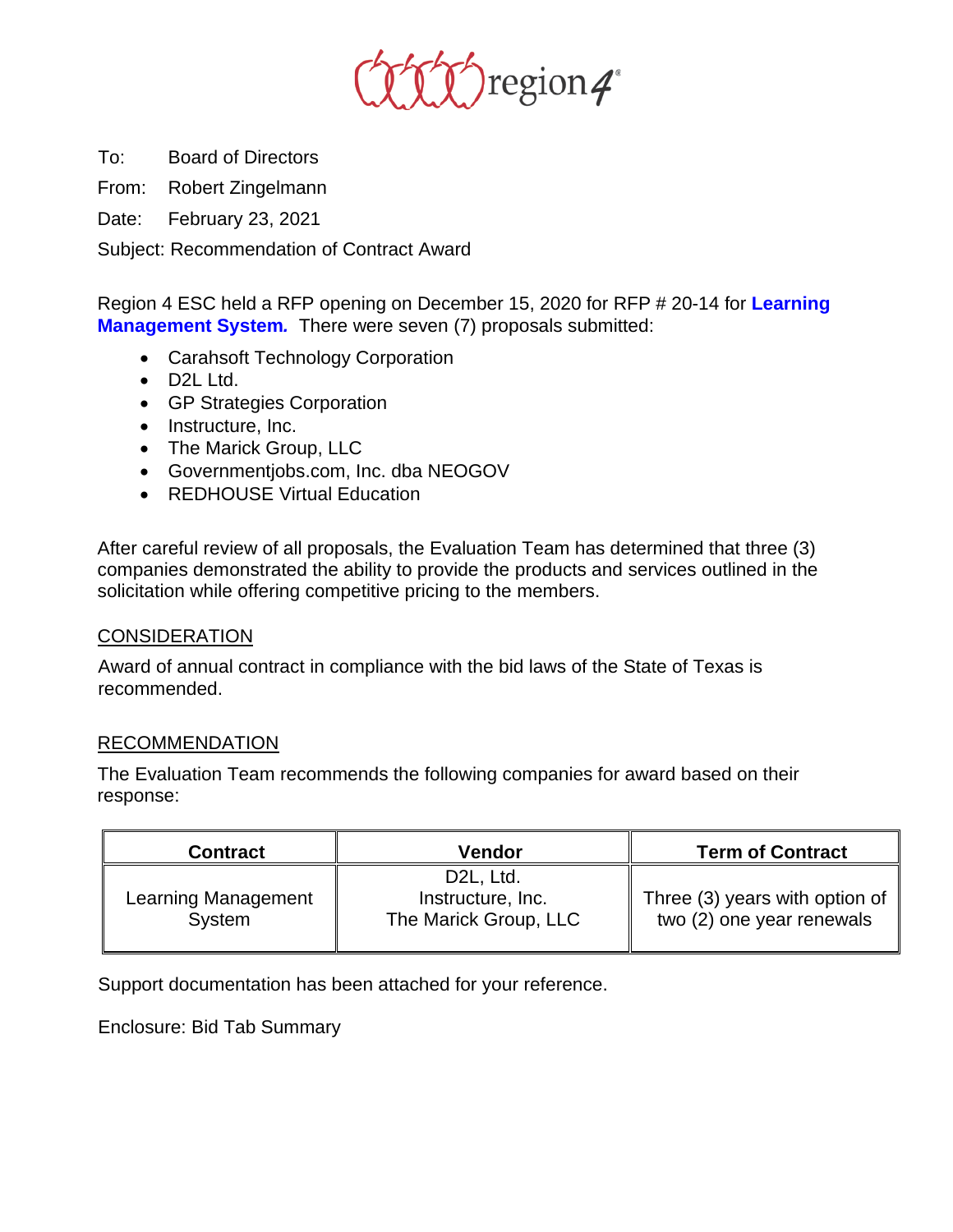

- To: Deborah Bushnell Contract Manager
- From: Robert Zingelmann Chief Financial Officer, Finance and Operations Services
- Date: February 16, 2021

Subject: Approval of Contract Award

Per official action taken by the Board of Directors of Region 4 Education Service Center (ESC) on February 23, 2021 the following contracts were approved as presented:

- **Learning Management System**
	- D2L, Ltd.
	- Instructure, Ind<mark>(</mark>
	- The Marick Group, LLC

Contract is effective April 1, 2021. If you have any questions, please let me know.